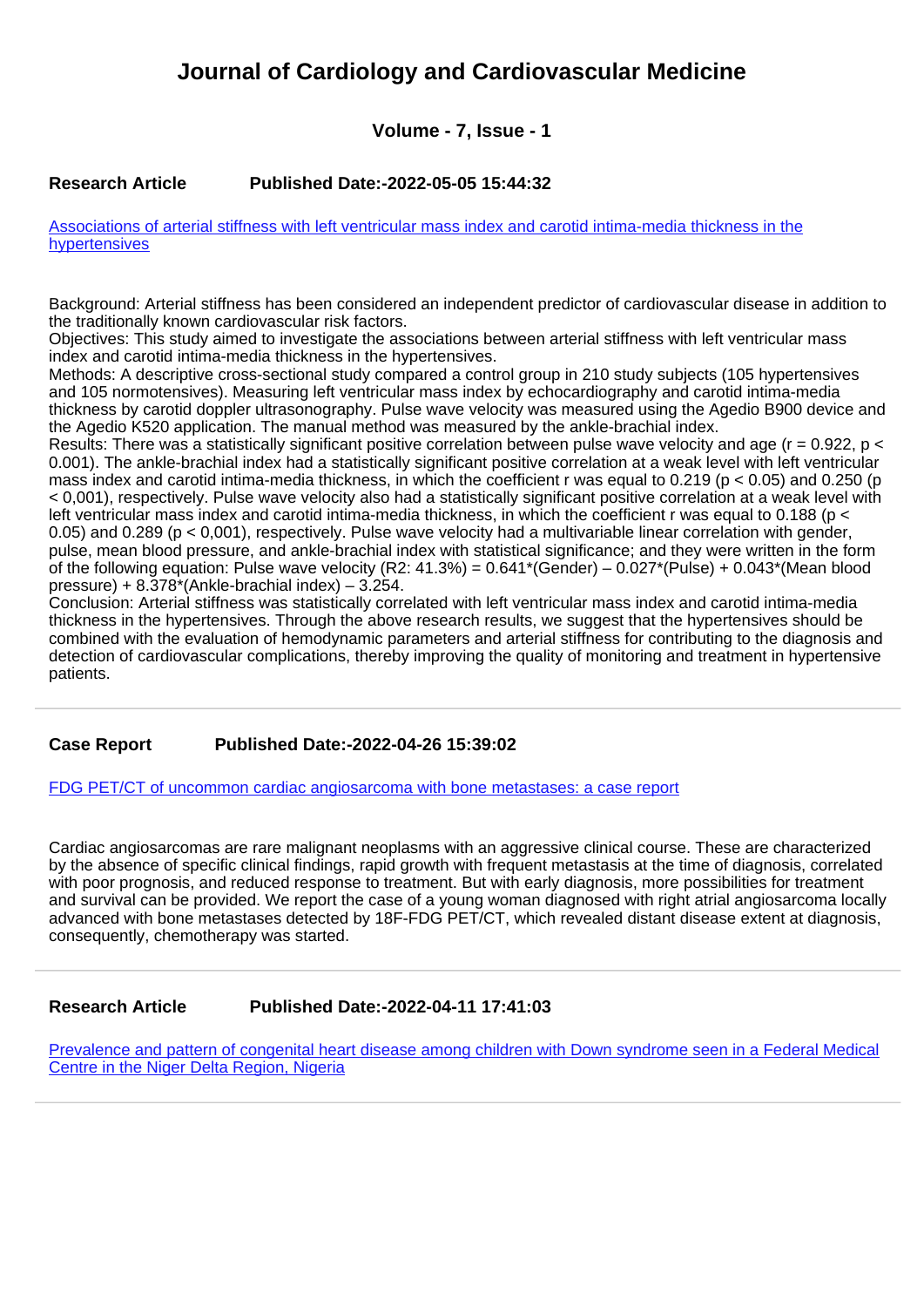Background: Down syndrome (DS), or Trisomy 21, is the most common genetic disorder in the world and congenital heart disease (CHD) contributes significantly to morbidity and mortality in this population. Early diagnosis and prompt cardiac intervention improve their quality of life. This study was done to determine the prevalence and pattern of congenital heart disease among children with Down syndrome seen at the Paediatric Cardiology Unit of Federal Medical Centre (FMC), Bayelsa State.

Method: A prospective study of children with Down syndrome referred for cardiac evaluation and echocardiography at the Paediatric Cardiology Unit of FMC, Bayelsa State over four years from 1st January 2016 to 30th December 2019. Data on socio-demographic information, echocardiographic diagnosis, and outcome were retrieved from the study proforma and analyzed.

Results: A total of 24 children with Down syndrome were seen over the study period. Their age ranged from 0 to 16years. The majority, 20 (83.3%) of the children with Down syndrome were aged 5 years and below. There were 13 males and 11 females with a male to female ratio of 1.2:1. A total of 23 (95.8%) of the children with Down syndrome had CHD. The most common CHD was AVSD (including complete, partial, isolated, or in association with other defects) in 66.6% followed by TOF in 8.3%. Multiple CHDs were seen in 43.5% of the children. Only one child (4.2%) had a structurally normal heart on echocardiography. All the children with Down syndrome had pericardial effusion of varying severity while 33% had pulmonary artery hypertension (PAH). The fatality rate among the children seen with Down syndrome over the study period was 34.8% and only one child (4.2%) had open-heart surgery with the total repair of cardiac defect during the study period.

Conclusion: Morbidity and mortality are high among children with Down syndrome due to the high prevalence of CHD. Early referral, diagnosis, and prompt intervention are encouraged.

# **Research Article Published Date:-2022-04-07 16:18:54**

[Save the radial: go distally](https://www.cardiologymedjournal.com/articles/jccm-aid1128.pdf)

Coronary artery disease is the leading cause of death worldwide.

Percutaneous coronary intervention (PCI) is one of the most widely performed medical procedures used to save lives, currently over 3 million annually worldwide.

The femoral artery has been the preferred vascular access site.

However, radial access is gaining extensive popularity due to the benefits of earlier ambulation, fewer access site complications, and decreased rates of bleeding.

Improvements in technology and understanding of the anatomic features of the vascular system have led to new insights into coronary angiography procedures.

Distal radial access, which was first used in 2017, shows a higher success rate and fewer complications than previous sites; therefore, it might be the future for cardiovascular intervention.

For this purpose, we conducted this prospective study at Beirut Cardiac Institute (BCI) comparing the two arms: radial vs. distal radial artery techniques through the anatomical snuffbox, in terms of patient's length of stay, complication rate, and success rate of each procedure.

# **Case Report Published Date:-2022-03-30 15:36:33**

[Fibromuscular dysplasia and aortic dissection](https://www.cardiologymedjournal.com/articles/jccm-aid1127.pdf)

Fibromuscular dysplasia is a rare, non-atherosclerotic, non-inflammatory vascular disease that typically affects women between the ages of 20 and 60 years.

Although any artery can be affected fibromuscular dysplasia most commonly affects the renal and carotid arteries. Fibromuscular dysplasia of the renal arteries usually presents with hypertension, while carotid or vertebral artery disease causes transient ischemic attacks, strokes, or dissection. Aortic dissection is rare. We present the clinical case of a patient with fibromuscular dysplasia with type B aortic dissection.

### **Research Article Published Date:-2022-03-10 14:20:58**

[Control of arterial hypertension and risk of new-onset of atrial fibrillation in patients with metabolic syndrome](https://www.cardiologymedjournal.com/articles/jccm-aid1126.pdf)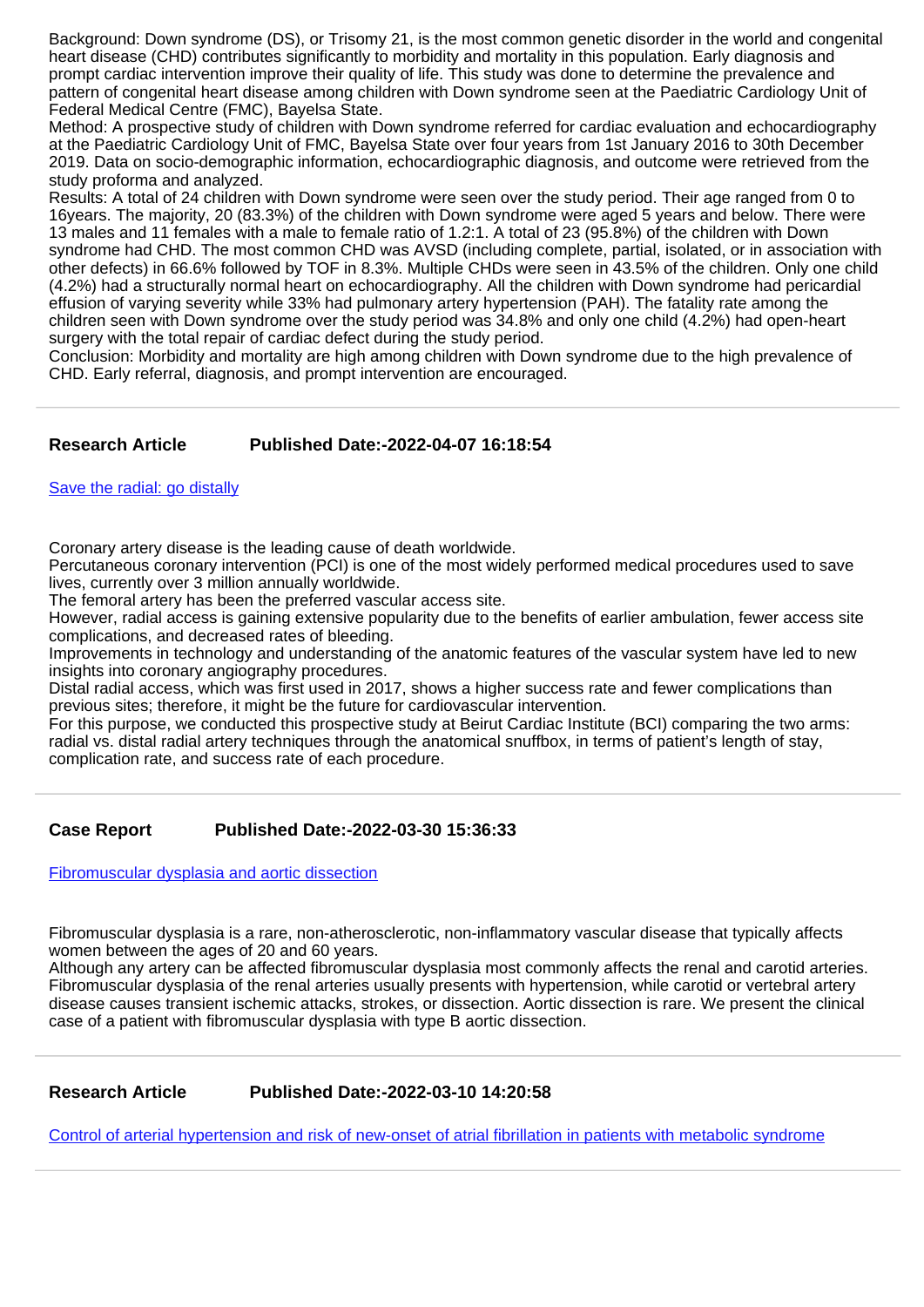Background: An association between Atrial Fibrillation (AF) and Metabolic Syndrome (MS) a constellation of abnormalities (high blood pressure, hyperglycemia, dyslipidemia, and abdominal obesity), has been demonstrated. There have been many studies that have shown that elevated blood pressure (BP), was significantly associated with an increased risk of AF. It is uncertain whether maintaining the optimal BP levels can prevent AF in the patients with MS categorized as 'high-risk' patients.

Objective: The aim of this study was to evaluate the influence of control of BP on the occurrence of new-onset atrial fibrillation in patients with Metabolic Syndrome.

Methods: Into this observational study, was enrolled 435 consecutive patients (210 males and 225 females) aged 45-79 years who fulfilled criteria for MS. Participants were selected among primary and secondary care patients, who were receiving ongoing care for arterial hypertension in the period from November 2018 till November 2021. The study was conducted at outpatients in 5 Health Care Clinics (3 Secondary Health Care Clinics and 2 Primary Health Clinics). Patient were categorized according to their BP levels as Group 1-patients with controlled BP, {(patients aged < 65 years Systolic Blood Pressure (SBP) of 120 - 130 mmHg, patients aged ? 65 years SBP of 130  $-139$  mmHg)} and Diastolic Blood Pressure (DBP), {(patients aged < 65 years of < 80 mmHg. but not < 70 mmHg; patients aged ? 65 years of 85 - 89 mmHg)}, or Group 2-patients with uncontrolled BP(> 130/80 mmHg), and in patients aged ? 65 years BP (? 140/90 mmHg).

Results: New-onset of AF, was more frequent in participants with uncontrolled BP, respectively (34.7% vs. 19.5%, p = 0.009).Patients with uncontrolled BP have more frequent persistent AF (15.2% vs. 0.04%) and permanent AF (0.08% vs. 0.02%), whereas there was not significant changes between groups in relation to frequency of paroxysmal AF, respectively (12.8% vs. 10.9%,  $p = 0.29$ ). There was observed significant association of uncontrolled BP with: increased frequency of AF (OR =  $2.193$ ; 95% CI 1.390 - 3.439), persistent AF (OR = 3.931; 95% CI 1.771 - 8.084), permanent AF (OR = 4.138; 95% CI 1.383-12.381), LA. Dimension ? 2.2 cm/m2 (OR = 2.089, 95% CI 1.330 - 3.252), BMI (OR = 5.226, 95% CI 3.155 - 8.659) and 5-risk factors for MS, respectively (OR = 2.998, 95% CI 1.833 - 4.901).

Conclusion: Optimal BP levels, can reduce the frequency of new-onset AF in patients with MS categorized as 'high-risk' patients. Uncontrolled BP was associated with an increased risk of both subtypes of AF (persistent and permanent) in the patients with MS categorized as 'high-risk' patients.

## **Case Report Published Date:-2022-02-18 10:51:56**

[Overview of glycemic control among admitted patients with diabetes in Tripoli University Hospital](https://www.cardiologymedjournal.com/articles/jccm-aid1125.pdf)

Aim: To examine the relationship between the levels of HbA1c and hospital admission rates. Methods: We recorded HbA1c levels of all diabetic patients in Tripoli University Hospital over one year. Results: The mean HbA1c was 8.03%, with no difference between males and females. Over half of patients (56.5%) were admitted through their diabetes was well-controlled. Over half of the patients with type 1 diabetes (57/102, 55.9%) had a high HbA1c at admission compared to 42.1% of patients with type 2, who were mainly admitted with HbA1c level within the acceptable range set for this study. The HbA1c level was positively and significantly correlated with the length of hospital stay ( $R = 0.93$ ,  $p = 0.000$ ), and was significantly associated with hyperglycemia, diabetic ketoacidosis, coronary artery disease, limb ischemia, cataract, osteomyelitis, and non-alcoholic steatohepatitis.

Conclusion: HbA1c is correlated significantly with hospitalization in type 1 diabetes but not in type 2.

**Retrospective Study Published Date:-2022-02-01 14:44:18**

[Lifestyle modification practice and associated factors among diagnosed hypertensive patients in selected Hospitals](https://www.cardiologymedjournal.com/articles/jccm-aid1124.pdf) [in West Arsi Zone, Oromia Regional State, Ethiopia](https://www.cardiologymedjournal.com/articles/jccm-aid1124.pdf)